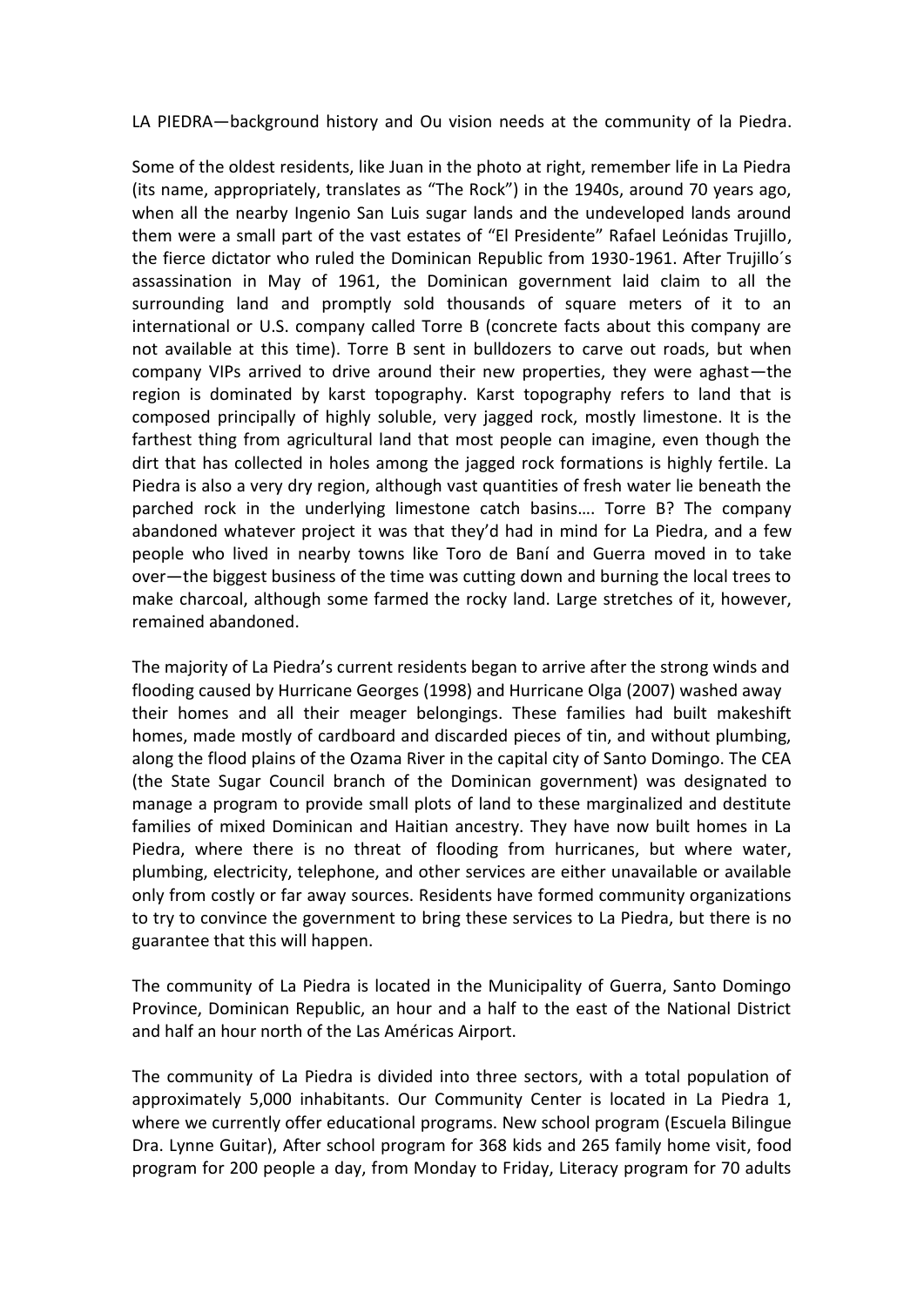for 2 years, My Roof program, where more than 101 families got their houses fix and rebuilt, new medical clinic built, health-care services to 1,300+ patients from both La Piedra 1, 2 La Piedra 3.

The residents of La Piedra live in extreme poverty. Around 60% earn less than US\$3 per day for lack of employment (not because they do not want to work), and one in three earns less than US\$2 per day—if they are lucky enough to earn anything!—which is why we focus on this population group. They survive by raising animals, principally chickens, growing some food for local consumption, such as yucca and other vegetables, and by doing occasional odd jobs (*chiripeo*). A few of the residents buy potable water, but it is only available in 5-gallon bottles that cost US\$1 each. Only 10% of the residents have access to electricity, and there are no telephone lines, Internet, or other types of technology available.

Centro Guanín´s principal concern is to ensure the security and wellbeing of La Piedra´s children and youths. In addition to our educational work, we want to be able to offer all of our people a first aid and general health care center that is as comfortable and efficient as possible, and thus save more lives. We want to have a center of which our community can be proud, where the people can feel that they are the protagonists in their own development and can help to support both their neighbors and their country.

# **GENERAL CONTEXT**

### **The Problem:**

The community of La Piedra lacks health-care centers—except for our new medical clinic and medical dispensary, there are no first-aid centers, hospitals or clinics nearby. The nearest health-care centers are located a considerable distance away and are only accessible via rocky dirt roads that are difficult to drive on, especially when one is in a hurry. This has been the cause of many severe injuries, even deaths, because we have had to transport injured and ill residents to the hospital in trucks and on motorcycles.

# **Antecedents:**

Using established precautions, our new medical and dispensary offers absolutely free medical consultations every Monday through Friday and medical mission community home visit, and distributes medicines that have been donated to us from various sources. Those patients who require special attention are referred to the hospitals in Santo Domingo. We also provide free medical operatives and dental operatives three times a year, now we have a dental modulo in our medical clinic UNAP la Piedra, with the help of both Dominican and international doctors, dentists, and advanced-level medical and dental students.

# **Justification:**

The closest first aid center to La Piedra is 45 minutes away by cars. The closest school, which only serves Pre-K through grade 4 students, is 30 minutes away. Sources of steady employment—none. The roads that connect La Piedra to other communities and to the closest city are in very bad condition, and there is no public transportation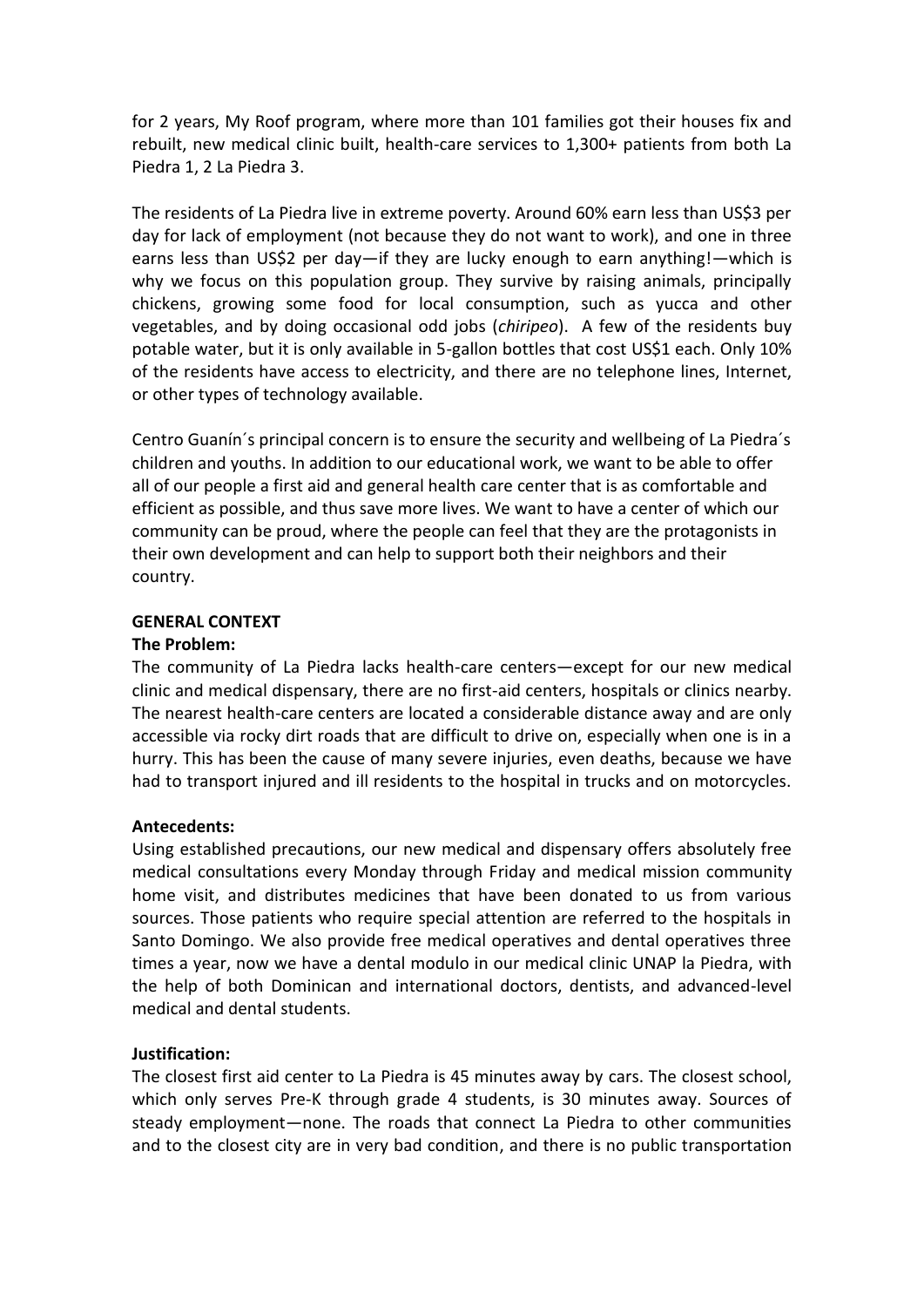except "motorcycle taxies." Most residents walk wherever they need to go.

### **Needs:**

- 1) In the last 10 years that we have worked with these isolated communities of resource-poor people, we have come to realize the necessity of seeking a comfortable vehicle, a vehicle adequately equipped as an AMBULANCE, in which to transport our patients to outlying hospitals. There is a clear risk of further injuries and even deaths if we continue to transport critically ill or injured patients to the nearest hospital via these rocky dirt roads that are in such bad condition on the backs of motorcycles or, on occasion, in loaned vehicles that are often in poor condition as well.
- 2) En large our Bilingual school where both Haitian and Dominican can assist without any different of nationality and colors.
- 3) Library with computer lab, to get access to the different cultures and information
- 4) Labor-vocational school for youth and adults to provide technical-vocational courses, such as: making candles and decorative candles, rinse and champu manufacturing, bakery/bread, confectionery, crafts and others for women, residential electricity, industrial electricity and etc., In addition we propose to make small loans to enable graduates to start their own small businesses, improving their quality of life comprehensively.
- 5) Construction a bigger purify water tank with 10,000 gallons of purify water for the community.
- 6) Getting more equipment for our medical clinic, lab instruments, new emergency bed and etc.
- 7) Finis the playground construction and recreation park for the community
- 8) Organic Agriculture project, where the community will have income and food for living. (Sharlen Perehinec, President of Student Association, AMIGO DE GUANIN) Juniata College.
- 9) My Roof project. Somehow, by the land and build new and comfortable small house and financial those houses to the community members.
- 10) Build road for better life style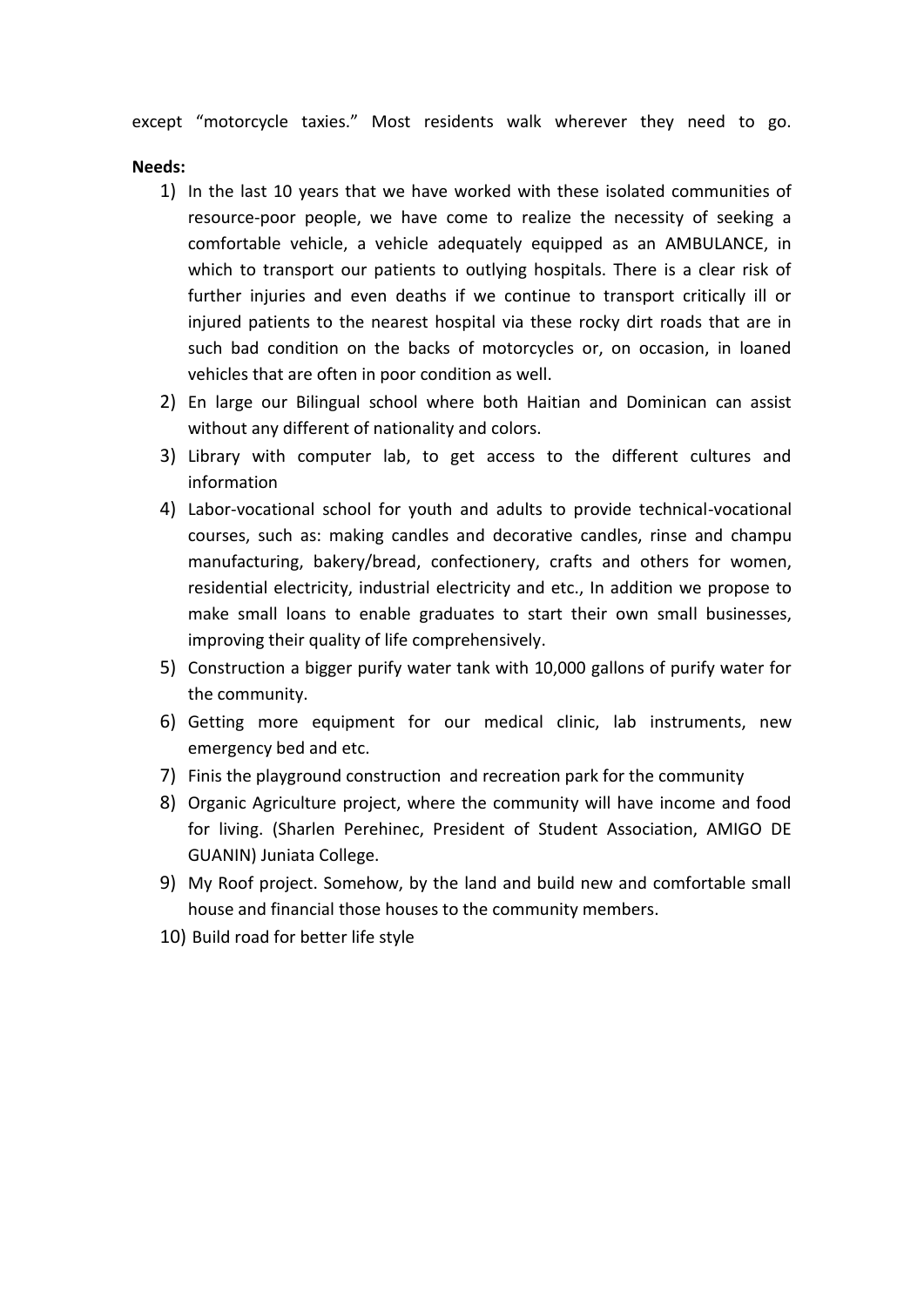# **School history.**

Regarding to our new public school, name: (**Cento educacional Bilingue Dra. Lynne Guitar**), it´s trilingual school, well we teach Spanish, English and French.

That name was given in honor deserves by the North American / Canadian, living in the Dominican Republic, our Guanin Center, President, Dr. Lynne A. Guitar, PHD. Cofounder of the Guanin, Inc., Co-founder of the student agency (SAS), godmother of many and many Dominicans, she has financed their education, protective community of la Piedra and other Dominican communities.

In the last Ten years that we have worked with these isolated communities of resource-poor people, we have come to realize the necessity of seeking an international school where both Haitian and Dominican can assist without any different of nationality and colors.

Regarding for the DR., Government new school policies. We will no longer be doing a morning program and afternoon program we will instead be doing a normal school day, start classes at 8:00 AM to 4:00 PM. We are changing this due to the Dominican Republic Government. They are enforcing every school program to be conducted this way.

We feed all the kids three times per day, breakfast, lunch and snack.

Lunch: 200 plates cooked meals are donate by the Dominican Government, every day from Monday to Friday. We have a driver who drives it every day, from Santo Domingo to the Center in la Piedra.

**We started the school with 50 students now we have 368 kids, from 45 days to 5 years old, 1 director, 1 assistance, 2 teachers accredited and 15 assistances of teacher, 2 medical doctor and 2 nurses, 1 night security, 1 morning security and 2 cleaning personal, 1 kitchen personal and 2 drivers , food (2 meals) from Monday to Friday .**

**Total:**

| 368 students plus 265 home visit |
|----------------------------------|
| 17                               |
| 4                                |
| 2                                |
| 2                                |
| 2                                |
| 2                                |
|                                  |